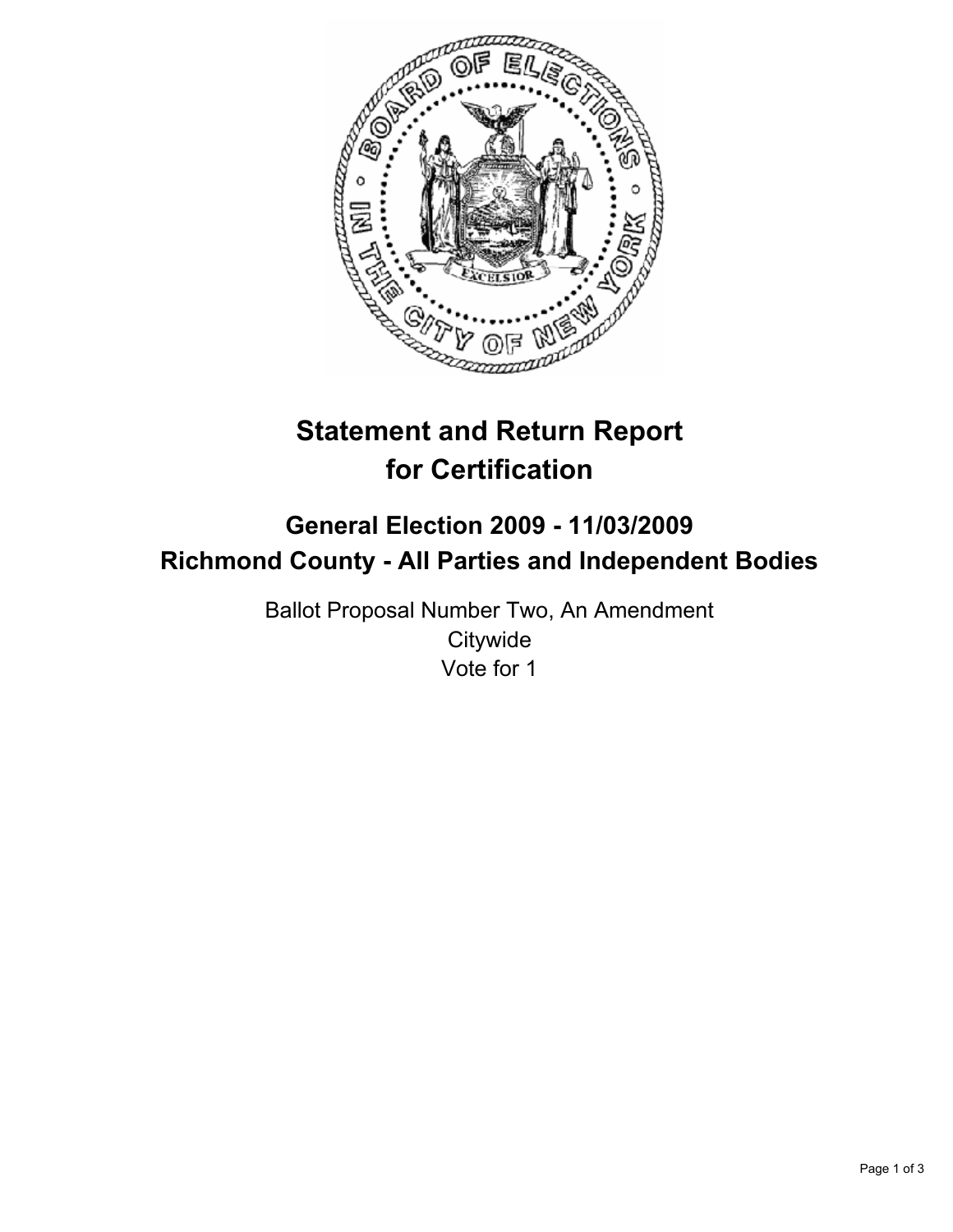

### **Assembly District 60**

| <b>PUBLIC COUNTER</b> | 14,337 |
|-----------------------|--------|
| <b>EMERGENCY</b>      |        |
| ABSENTEE/MILITARY     | 510    |
| <b>AFFIDAVIT</b>      | 99     |
| <b>Total Ballots</b>  | 14,953 |
| <b>YES</b>            | 2,111  |
| <b>NO</b>             | 1,870  |
| <b>Total Votes</b>    | 3,981  |
| Unrecorded            | 10.972 |

### **Assembly District 61**

| <b>PUBLIC COUNTER</b> | 21,888 |
|-----------------------|--------|
| <b>EMERGENCY</b>      | 114    |
| ABSENTEE/MILITARY     | 630    |
| AFFIDAVIT             | 164    |
| <b>Total Ballots</b>  | 22,796 |
| <b>YES</b>            | 3,644  |
| <b>NO</b>             | 2,399  |
| <b>Total Votes</b>    | 6,043  |
| Unrecorded            | 16,753 |

#### **Assembly District 62**

| PUBLIC COUNTER       | 24,812 |
|----------------------|--------|
| <b>EMERGENCY</b>     | 13     |
| ABSENTEE/MILITARY    | 717    |
| <b>AFFIDAVIT</b>     | 136    |
| <b>Total Ballots</b> | 25,678 |
| <b>YES</b>           | 3,770  |
| <b>NO</b>            | 3,360  |
| <b>Total Votes</b>   | 7,130  |
| Unrecorded           | 18,548 |

### **Assembly District 63**

| PUBLIC COUNTER       | 20,647 |
|----------------------|--------|
| <b>EMERGENCY</b>     | 82     |
| ABSENTEE/MILITARY    | 611    |
| <b>AFFIDAVIT</b>     | 121    |
| <b>Total Ballots</b> | 21,461 |
| <b>YES</b>           | 3,467  |
| <b>NO</b>            | 2,790  |
| <b>Total Votes</b>   | 6,257  |
| Unrecorded           | 15,204 |